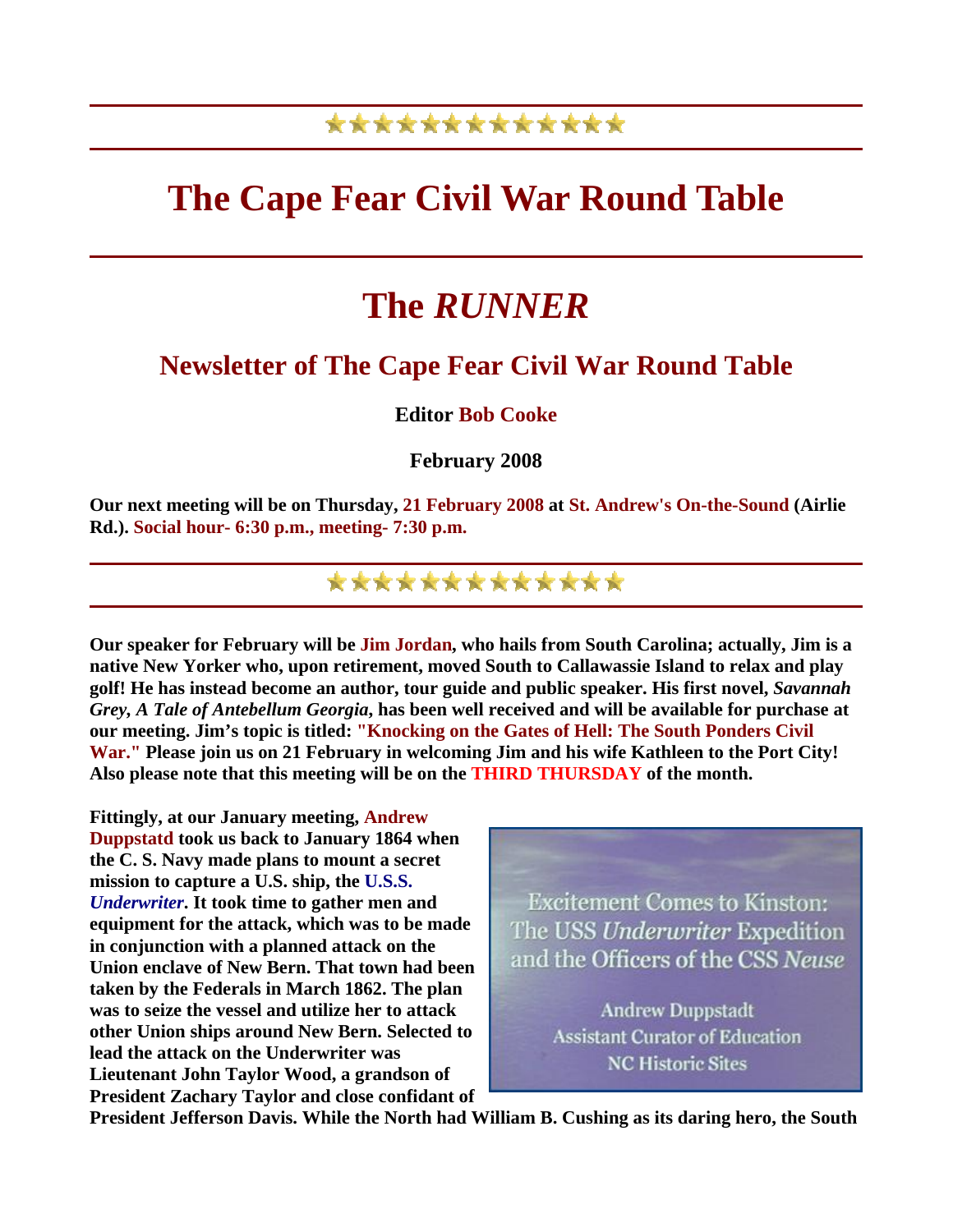**had Wood! Wood, a veteran of the Mexican War was an instructor at the U.S. Naval Academy when Civil War came; he resigned his commission and served aboard the C.S.S. Virginia and later; (holding the rank of Colonel) commanded army troops in Virginia. He had already proven his ability to conduct a raid such as was planned; he had captured several Union vessels, including two men-of-war. Gathering together a mixed force of marines (from Richmond, Savannah, Charleston and Wilmington) and sailors over 250 men (thirty-three officers and 220 enlisted men) were to secretly rendezvous at Kinston. Secretly is a relative word however; the boats, with the sailors and marines seated in them, were loaded onto railroad flats and, "it was a novel sight to see a train like that- Jack sitting up on the seats of the boats and waving his hat to the astonished natives, who never saw such a circus before." (Clark, V:326) Several of the boats to be used in the attack were "impressed" (seized) from the few blockade-runners in port at the time by the military at Wilmington! It was early in February before Lieutenant Benjamin P. Loyall (second-in-command) and Captain (his naval rank) Wood started the men in two groups, on their 40-mile sojourn down the Neuse River. The surprise attack was to be at night; so all the men tacked pieces of white cotton cloth on their left arms for easier recognition. Hiding out close to the town, Wood awaited the arrival of the second group while the distinct sounds of battle could be heard. General George Pickett, in command of the attack on New Bern would fail in his attempt to retake the town, but Wood and his stalwart band would continue their water-borne attack.** 



**Mr. Duppstatd described the target of that attack: a former New York "heavy ocean tugboat" commandeered by the U.S. Navy and armed with two 8" guns, one 3" rifle and a 12-pdr. howitzer; she was a 186' long side-wheel steamer, 325 tons with a 35' beam. Nominally manned by 12 officers and 72 sailors, her compliment that night was somewhat less; one Union report had only 40 men aboard. At 2:30 a.m. Wood's men headed for the ship. As they neared her, a voice rang out, "Boat ahoy!" Wood responded, "Give way, boys!" The battle was on. Rifle fire rained upon the men as they climbed aboard. The battle was savage and little quarter was given. Writing in 1901, Lieutenant Loyall said the "cracking of fire arms and the rattle of cutlasses made a deafening din." After a short but fierce fight, the ship was in Confederate hands. After determining that it would take too long to get the steamer's boilers up to pressure, Wood decided to set the ship** 

**afire. Another compelling reason to move quickly was that nearby Fort Stevens had opened fire upon the** *Underwriter***. Fires were set and the raiders once again manned their launches and rowed away from the scene. Wood, not seeing the vessel on fire, sent back Lieutenant Francis L. Hoge to ensure that they were set properly. Braving the fire once more, Hoge boarded the steamer and set even more fires, this time the blaze could clearly be seen and as the Confederates oared upstream, the sounds of explosions made sure the Underwriter would no longer be of any use to the U.S. Navy. The loss to the raiders was six killed, twenty-two wounded while the Federals lost nine, with 18 wounded. U.S. Admiral D.D. Porter, when writing of the attack, said, "This was rather a mortifying affair for the navy, however fearless on the part of the Confederates. This gallant expedition was led by Commander John Taylor Wood. It was to be expected that with so many clever officers, who left the Federal navy and cast their fortunes with the Confederates, such gallant action would often be attempted."**